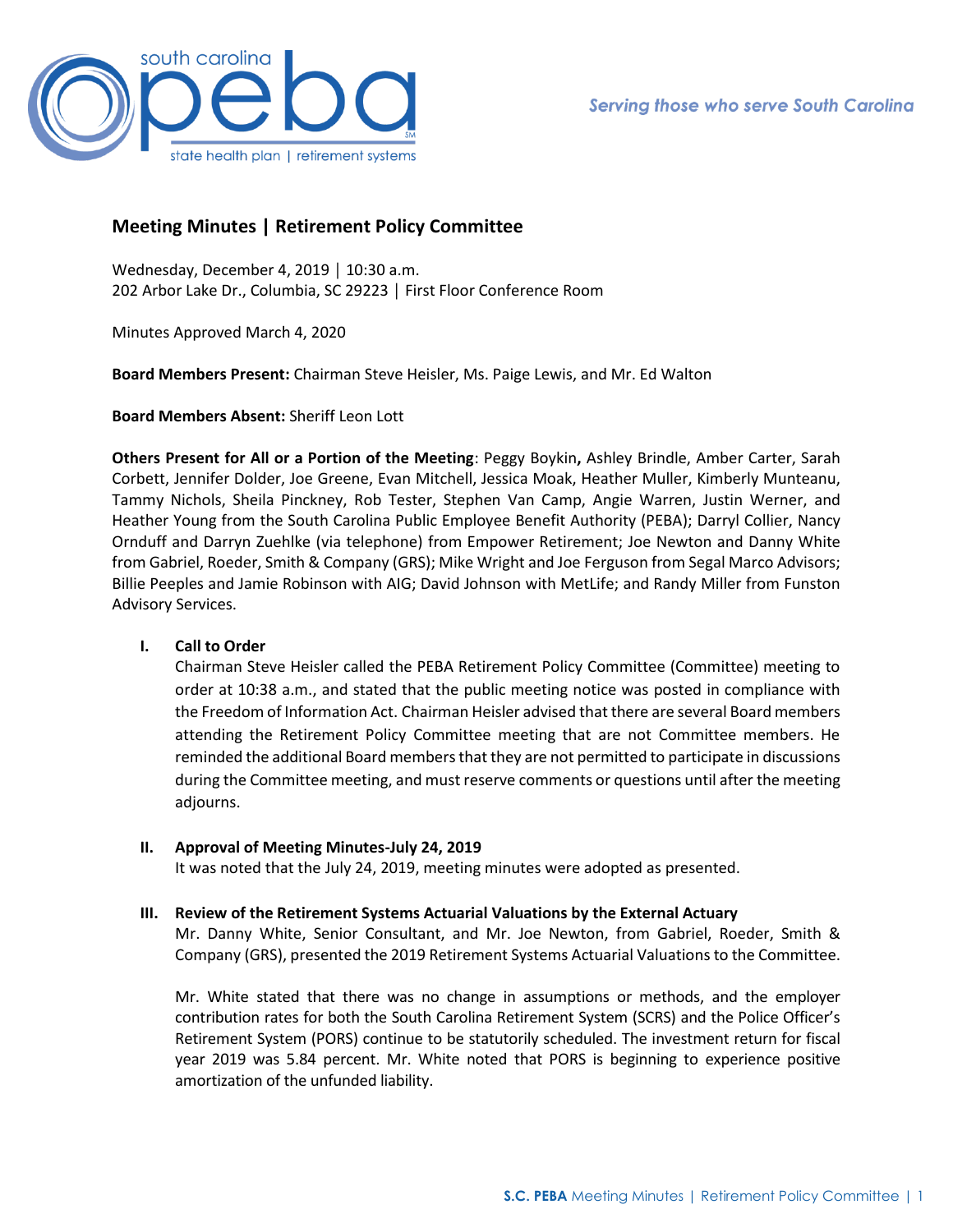Mr. White discussed the summary results of the 2019 valuation for SCRS and PORS, and pointed out that the funding ratio for SCRS and PORS remained relatively steady from 2018 to 2019. Effective July 1, 2017, employee contribution rates were capped at 9.00 percent for SCRS, and 9.75 percent for PORS. Mr. White added that the calculated funding period for SCRS decreased from 22 years in 2018 to 21 years in 2019. Similarly, the calculated funding period for PORS decreased from 20 years in 2018 to 18 years in 2019. It was noted that positive amortization on the unfunded liability is reached once a funding period of approximately 20 years is obtained.

Mr. White also provided the Valuation results for the Judges and Solicitors Retirement System (JSRS); the General Assembly Retirement System (GARS); the South Carolina National Guard Retirement (SCNG) System; and the contributions necessary for each system.

Mr. White concluded his presentation by reviewing historical and projected liability and assets for both SCRS and PORS.

Chairman Heisler made a motion, which was seconded by Ms. Paige Lewis and approved unanimously, that the Retirement Policy Committee recommend to the PEBA Board that it receive as information the actuarial valuations of SCRS, PORS, JSRS, GARS, and SCNG as of July 1, 2019; and based on those valuations, maintain the employer contribution rate for JSRS at 62.94 percent; set the employer contribution rate for GARS at \$5.956 million; and set the employer contribution rate for SCNG at \$5.188 million, all effective July 1, 2020.

### **IV. Deferred Compensation Plan Document Amendments**

Mr. Justin Werner, Deputy General Counsel, reviewed the deferred compensation plan document amendments for the 401(k) and 457 plans. For the Deferred Comp 401(k) plan, the amendments provide for the following: (1) allow for rollovers from the plan to SIMPLE IRAs, (2) allow for disaster relief distributions to the extent permitted by federal law, (3) update the hardship withdrawal provisions in accordance with changes made by the Bipartisan Budget Act, and (4) allow for contributions to the plan as a percentage of compensation.

For the Deferred Comp 457 plan, the amendments provide for the following: (1) allow for rollovers from the plan to SIMPLE IRAs, (2) allow for disaster relief distributions to the extent permitted by federal law, (3) allow rollovers into the plan from eligible plans to the full extent allowed by federal law, (4) allow for contributions as a percentage of compensation, and (5) conform the remittance schedule for 457 contributions to the 401(k) plan provisions.

Chairman Heisler made a motion, which was seconded by Ms. Lewis, and approved unanimously, to recommend to the PEBA Board that it adopt the amendments to the Deferred Compensation Program 401(k) and 457 plans as presented, to be effective January 1, 2020.

#### **V. Defined Contribution Quarterly Reports**

Mr. Mike Wright and Mr. Joe Ferguson from Segal Marco Advisors presented the South Carolina Defined Contribution Plans report for the quarter ending September 30, 2019. Mr. Wright provided a market overview, and stated that world equity markets and U.S. Equities were positive for the quarter.